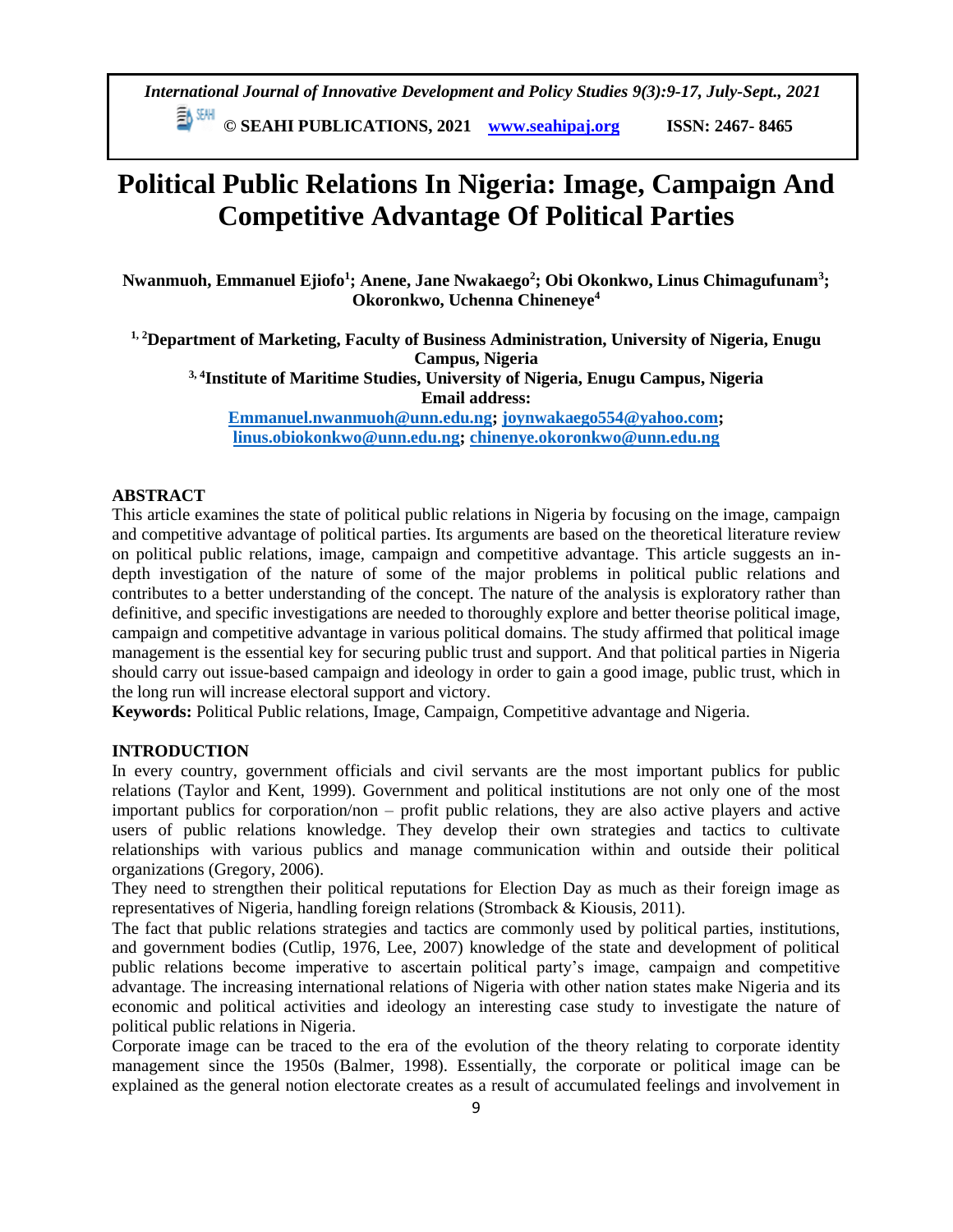the electoral process, which are stored in memory, transformed into a positive or negative meaning during any election (Hatch, Schultz, and Williamson, 2003). The key to acquiring favourable support, image and reputation is a clear campaign based on issue and ideology through an effective communication channel to the electorate. No political party can ignore political image since every organization has an image (Bernstein, 2008). Whether the image is created consciously or unconsciously, it affects the behaviour of the people; hence, knowledge of corporate image helps political parties direct their communication effort in a more efficient way (Bernstein, 2008); corporate image is the eye of the receiver. It is simply the picture that the electorate has of a political party through the accumulation of all received messages.

In today's competitive environment, there is a competitive pressure and the desire to be recognized and supported by the people; political parties invest millions in the campaign and ideology in every election period to strengthen their corporate images and reputations. Led by the best strategic thinking on the matter, political elites select those attributes of the political party that is unique and non- imitable in order to project their image into the hearts and minds of the people for political support. (Hatch and Schultz, 2004) it is more difficult to gain a competitive advantage nowadays when political campaign and ideology are becoming more similar in Nigeria. In those circumstances, political parties must show corporate image and reputation (Balmer and Greyser, 2003).

Again, corporate image is the sum of expectation and impressions stakeholders have built up in their minds. Corporate identity is mainly under the control of the political parties; corporate image, on the other hand, is formed within the minds of target audiences as a result of different received messages. Corporate image is a good competitive advantage tool used by political public relations to achieve set out goals for an organization. Political parties that have a competitive advantage always had the ability to understand the changes in the structure of the state and is able to choose an effective communication strategy to reach the target audience. The corporate image and good political ideology are very important as they determine the success of an organization (Kapferer, 2008). Consequently, corporate image is to achieve a favourable image and reputation, which leads to competitive advantage or "Strategic advantage". Balmer (2005) asserts that a strong and favourable corporate image offers an organizational benefit. However, unethical practices such as rigging the election, vote-buying, thuggery, killings, snatching of the ballot box, lack of political ideology, poor qualitative services, giving misguiding information, poor representation, ethnicity and tribal sentiments as well as dishonest services are some of the misconducts that devalue political party image in Nigeria.

These sharp practices and the failure of the Nigerian political class have caused the electorate to develop a negative image of political parties, which in the long run affects the nation's development. Therefore, this study focuses on political public relations in Nigeria-image, campaign, and competitive advantage of political parties. In order to reposition or rethink political parties, public – relations practices in line with a sustainable, innovative solution, effective use of public relations management is imperative in Nigeria. The reason is that the purpose of public relations information is to influence public opinion, perceptions, negative attitude, reputation and public relationship.

#### **LITERATURE REVIEW**

Political public relations is a subfield of public relations that focuses on the political sphere and political institutions and their actors. This hybrid discipline draws from more established fields such as public relations, political communication, and marketing. Political public relations often shave similar communication approaches and techniques with two disciplines to the degree that drawing lines between these three disciplines are often difficult (Stromback, Mitrook, & Kiousis 2010). While all three are concerned with specific publics – the media for political communication and citizens for political marketing- or broader public groups and their engagement, and while all three are grounded in strategic communication, political public relations differ from the other two areas because it is focused on building and maintaining mutual relationships and managing reputation (Stromback and Kiousis, 2011, P.8) Two other research areas that overlap with political public relations are public diplomacy and nation

branding. Public diplomacy is often referred to as government (Malone, 1985), whereas nation branding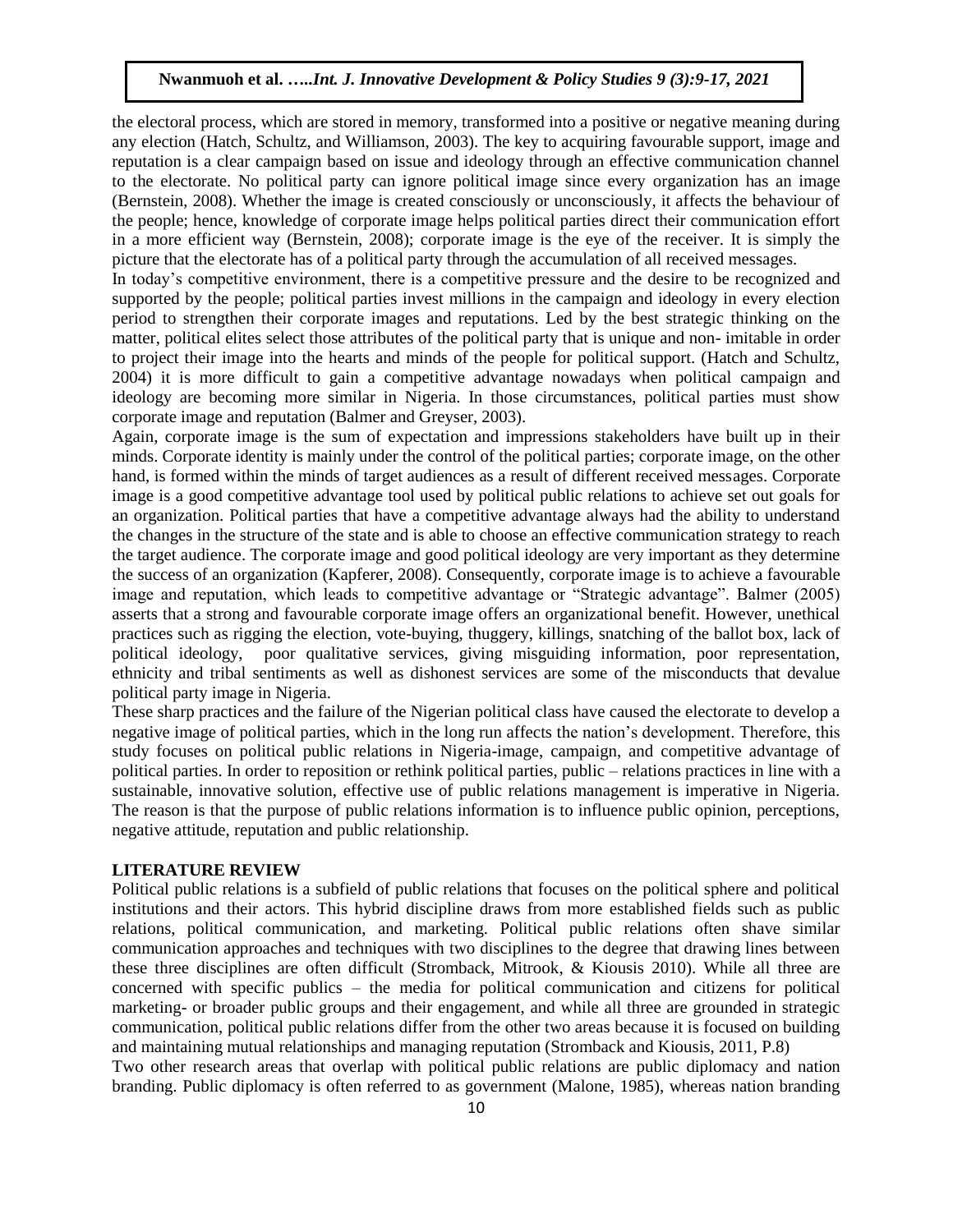is frequently defined as branding and marketing communication activities that promote a nation's image (Fan, 2006). This article, however, focuses on internal publics of Nigeria state and publics belonging to the same polity. Therefore, the literature review will examine only those studies that focus on political public relations. Specifically, it will explore the possibilities and limitation of applying image management constructs to the Nigeria political context. The following sections will thus underline only some important elements of image, campaign and competitive advantage for political actors and institutions and major studies of political public relations and Nigeria.

# **Political Corporate Image Management in Nigeria**

Image is the reflection of an organization over time as seen through the eyes of its stakeholders (Saxton, 1998). Image is an overall stakeholder evaluation of any organization (Gotsi & Wilson, 2001). According to Bensiali (2011), corporate image is based on intangible aspects of an organization's performance, culture, marketing and quality of products and services. Basdeo, Smith, Grimm, Rindova & Dertus (2006) explained that image formation is a communication process in which industry context and actions of rival influence and how signals of local firms affect its image before the public. Image is formed on perceptions, that it is an aggregate perception of all stakeholders, and it combines firms past actions, current state and prospects (Walker, 2010).

Moreover, there could be a threat to an organization if it does not pay attention to build its image. The threats include bad behaviour by political leaders, unpopular candidate, and poor treatment of party members and absence of democratic process in the selection of candidates (Burke, 2011). Notably, electorates have a low opinion of organizations, especially in developing countries (Nigeria inclusive). Thus, corporate image is becoming more and more important in Nigeria, where there is even more competition, poor political ideology and strategies. In the circumstances, building a highly corporate image or corporate brand had become even more imperative. Paul & James (2014) affirm that corporate image significantly affects organizational productivity.

#### **Political Campaign management in Nigeria**

Literature has documented the efforts of political public relations and advertising in various respects. Brains and Wattenberg (1996) suggested that political campaign advertising plays an important role both in voter's political learning and their evaluations of a candidate based on his learning. Alvarez and Shankster (2006) found that televised campaign ads, including attack ads, could influence candidate evaluations and preferences. Over the years, a tremendous number of studies have focused on assessing the relationships between negative political ads and voter turnout. The findings are inconsistent. Although some studies (e.g. Ansolabehere, Iyengar, & Simon, 1991, Ansolabehere, Iyengar, Simon, & Valentino 1994) found that negative campaign advertising hinders electoral participation, other studies (Finkel & Geer, 1998; Lau, Sigelman, Heldman, & Babbit, 1999) rejected demobilization claims. On the contrary, some studies (Freedman & Goldstein, 1999; Geer & Lau, 2006; Goldstein & Freedman, 2002; Wattenberg & Brians, 1999) found that negative ads may stimulate voter turnout.

(Garramone and colleagues (1990) found that exposure to negative ads and exposure to positive ads does not differ in terms of the likelihood of mobilizing voters to vote. Assessments of campaign effect should not ignore the interconnected nature of various types of effects. Political public relations mobilization and persuasion are closely related to campaign effects in voter turnout can result from persuasion as well. Holbrook and McClurg (2005) argued that "Independents need to be persuaded and mobilized" and "what is often interpreted as persuasive effects may, in fact, be the product of mobilization" (P.691).

In political public relations campaigns, candidates may select specific messages to communicate through their ads. By pushing messages that are favourable to themselves rather than to their opponents, candidates attempt to prime citizens so that they become voters who will rate them higher than the competition and vote accordingly. Unlike product campaigns, in which competing brands are usually not mentioned, at least not by name, the political campaign often makes explicit references to negative messages about the candidates. However, studies have found that negative political ads can bring about both intended effects, e.g. votes cast in favour of a candidate, and unintended effects, e.g. detrimental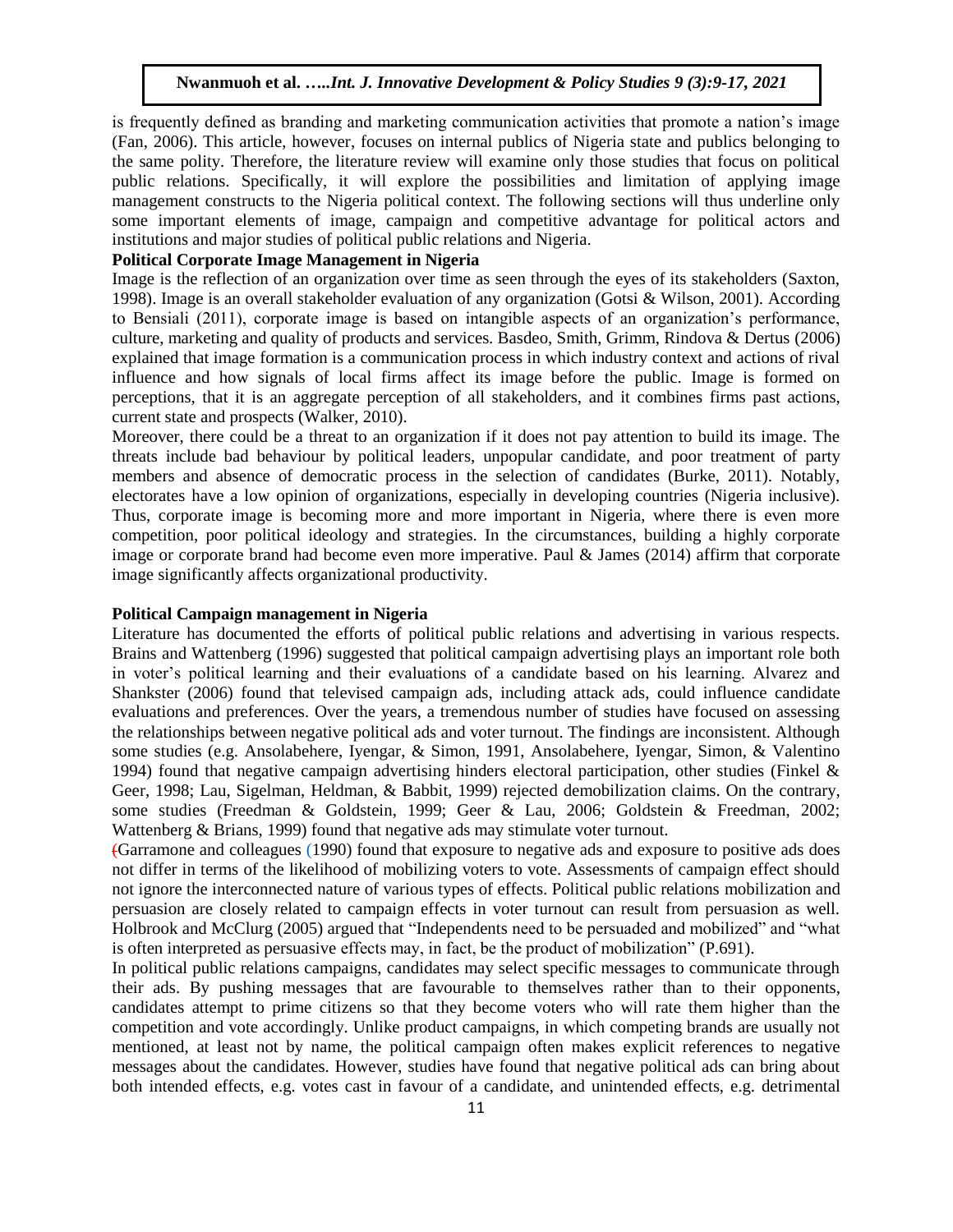voter backlash against the source (Garramone, 1984, Haddock & Zanna, 1997; Hill, 1989, Shen & Wu, 2002)

Effective communication sources are evaluated by the audience influences and how persuasive the communication messages will be. Candidates in political campaigns are just like products in a commercial campaign. Political campaigns present positive images and create positive environments for their candidates involved in the elections, just as product marketing tries to present positive images and create a positive environment for goods and services. Researchers (e.g. Allen & Post, 2004) suggested that candidate image influences which candidates voters prefer. In political public relations advertising campaigns, the success of the brand, whether a candidate or a product, hinges on consumers or voters attitude towards the ads. Therefore, in assessing the effects of political public relations content on people's attitudes towards a brand, people's attitudes towards ads used to promote the brand should not be ignored. Research on product advertising has shown that attitudes towards ads play an important role in the formation of attitudes toward brands and brand choice (Dens, De Pelsmacker, & Janssens, 2008; Edell &Burke, 1987; Gardner, 1985; Homer, 1990,). Extrapolating this to the political arena, attitudes toward a political party may translate into the attitude towards the campaigner. Hill (1989) suggested that negative ads may communicate to voters a negative image of the political process, which may be perceived as a type of entertainment. Garramone (1984) argued that the perceived truthfulness of negative political ads determines whether the ads produce the intended effects. Thus, the present study focuses on understanding how the non-behavioural – perceived impact of media – and a behavioural variable – mass media use – influence people's attitude toward political public relations campaign ads.

# **Political Competitive Advantage Management in Nigeria**

One way of achieving a competitive advantage is through competency-based approaches in which an organization tries to build differentiation as its core competence, which, if peculiar to the organization, will be difficult for competitors to imitate. These strategies have a long-term benefit to the organization. Differentiation builds a competitive advantage by making customers or electorates more loyal and willing to consider other product alternatives (Johnson & Scholes, 2002). In planning a full course of action for a politician to gain a political advantage among the electorate and political opinion leaders, efforts should be made to tackle the challenges mentioned above using public relations strategies, tools, tactics, etc. public relations, in essence, provides an articulated credible and effective voice in pleading an idea on behalf of an individual or organization before the seat of public opinion in the hope that the projected idea will become acceptable. And to achieve this lofty goal, they embarked on electioneering campaigns. The purpose served by this electioneering campaign includes; informing and educating the electorate about the party's name, logo, manifesto, and another identity that differentiates it from other political parties; canvassing or soliciting for votes on the election day; creating mutual understanding and garnering goodwill, projecting the good image of the party and the contesting candidates; dispersing rumour and opinion management and opportunity to interact with the electorate face to face.

## **Public Relations Research on the Nigeria Election Management**

In respect to political public relations and Nigeria, theoretical and empirical evidence mostly deals with Nigeria internal activities, media relations efforts, the actions of Nigeria institutions and political actors in mass media, civil society activities and some case studies, for example, about past campaigns for Nigeria, Presidential, Governorship, Senate, House of Representative, House of Assembly and Local Government election campaigns. (INEC, 2015 and 2019), The bulk of existing studies of Nigeria internal communications are primarily about Nigeria Institution Communications and the level of playing grounds and professionalization of Nigeria media relations activities. In a recent study, Edo Governorship election (INEC, 2020), findings show a certain level of professionalization of media relations activities and security agencies. In general, these studies depict only minor improvement in Nigeria communication management.

When Nigeria changed from military autocracy to civil democracy on May 29, 1999, its citizens hoped that democratic values, especially the rights of political expression and criticism that were well abused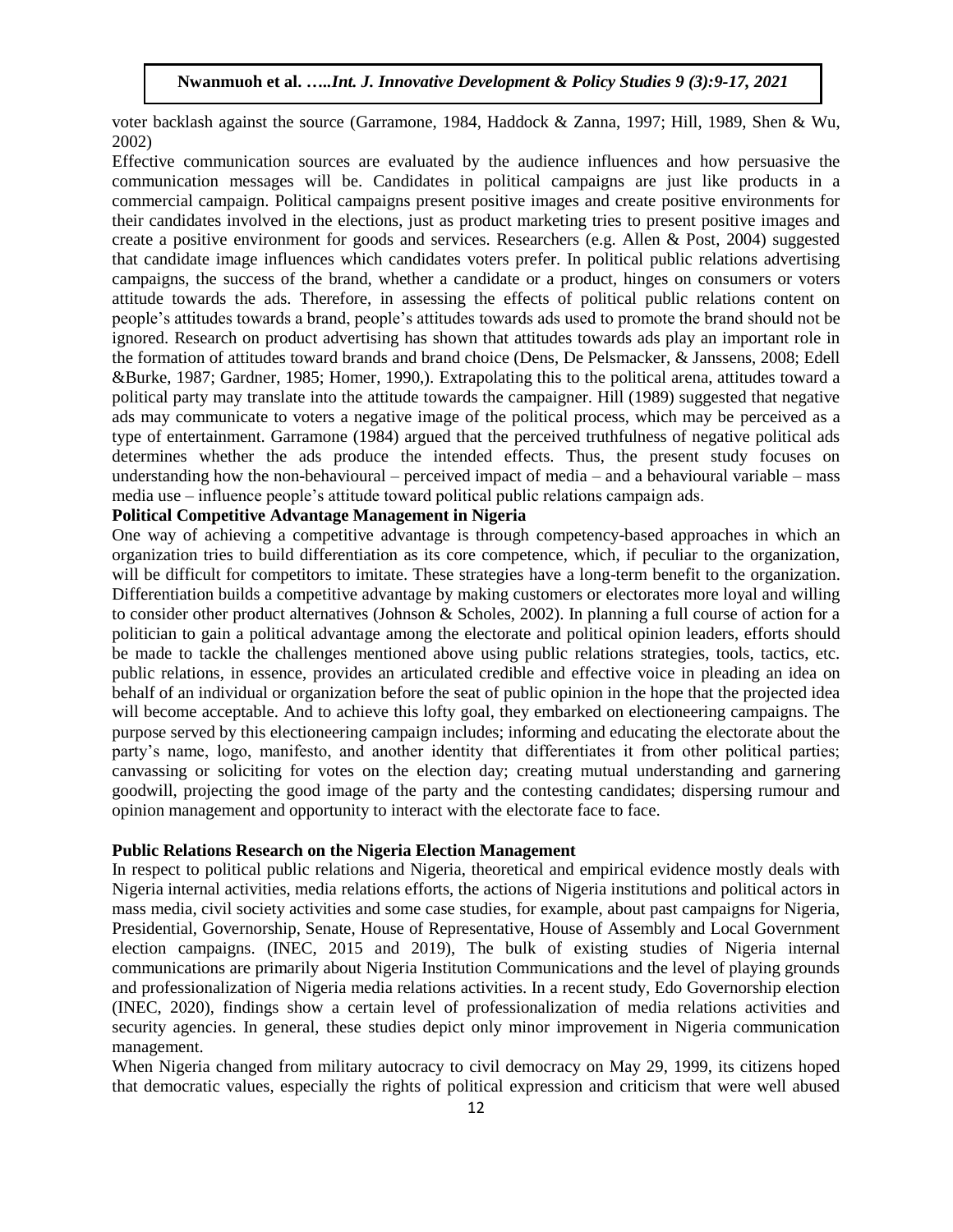during the years of military rule, would be over in the country. Nigerians hoped that political repression which found expression with past military regimes, would be consigned to the dustbin of history. By political repression, I mean the curbing of opposition political party rallies, criticisms, meetings and demonstrations. Political rallies, assemblies, processions and demonstrations are forms of symbolic expression of liberal democracy.

On May 29, 1999, Nigerians hoped that after many years of military rule, the new democratic state would be the prime mover of human rights, good public relations, civil liberties, especially freedom of expression, political ideology, issue-based campaigns and free and fair election. These hopes were anchored on the belief that the worst form of democracy is more tolerable than the most benevolent dictatorship. Nigerians hoped that the new democratic dispensation would mark the end of the use of repressive institutions that were created by the 1999 out-going military to violate constitutionally protected civil liberties, including the rights of political expression, rallies and assembly. Nigerian government explained that it arrested opposition politicians and disbanded political rallies and assemblies to maintain public order and safety. The government further explained that it took these actions pursuant to the provisions of the Public Order Act, a 1979 statute that empowered the police to stop unauthorized rallies in the interest of public safety (Guardian, December 5, 2006).

#### **An Overview of Public Relations**

No one even knows when public relations became an independent entity. People have used public relations tool and techniques, however subconsciously, from time immemorial, but its development into specific business science probably took place in the 1920s in the United States. It is imperative to state that public relations had developed from the status of circus agent to an important strategic position in the conduct of the world's affairs (Black, 1995). In fairness, many big companies/organizations take public relations very seriously. They are becoming more aware of their responsibilities, and governments are starting to listen to their advisers, rather than using them as a mixture of publicist for good news and muzzles for the bad news. In the last analysis, however, we discovered that a good public relations expert is selling something, whether it's your product, yourself, your image or your views. Public relations, therefore, will often involve elaborate campaigns and a good image to change public opinion on one or more of its activities.

Political parties use massive public relations campaign to buy public understanding and also maintain a mutual relationship. Remember all the propaganda before, during and after campaigns are not public relations (Glen, Dennis, Bryan and Jac – Hwas, 2008). For our purpose: public relations is about presenting yourself, your organization and your product in a favourable light to your various publics' based on full truth. It is about getting them to hear of you if they haven't heard of you before and giving them a good impression of you.

Today's business world is, therefore, highly competitive, and every firm or political organization does things not neglecting the actions and reactions of its competitors and other interest groups around. It is therefore not a good strategy for an organization or political association to make a good "product or candidate" and it feels that it can market it properly when it actually has a bad image and relationship in the public understanding (Glen et al., 2008).

Public relations is, therefore, the business of getting and maintaining public understanding and support. It is a management function, which attempts to create goodwill for an organization and its products or candidates. Hence, the need for the use of public relations strategies and practices be adopted in political public relations management in Nigeria. The political parties have a great interest in developing mutual and beneficial relationships with interest group publics because they rely on key publics such as area/policy experts, think-tank organizations and civil society organizations to collect information and positions on diverse policy issues with a view to drafting proposals. It is a mutual and beneficial relationship.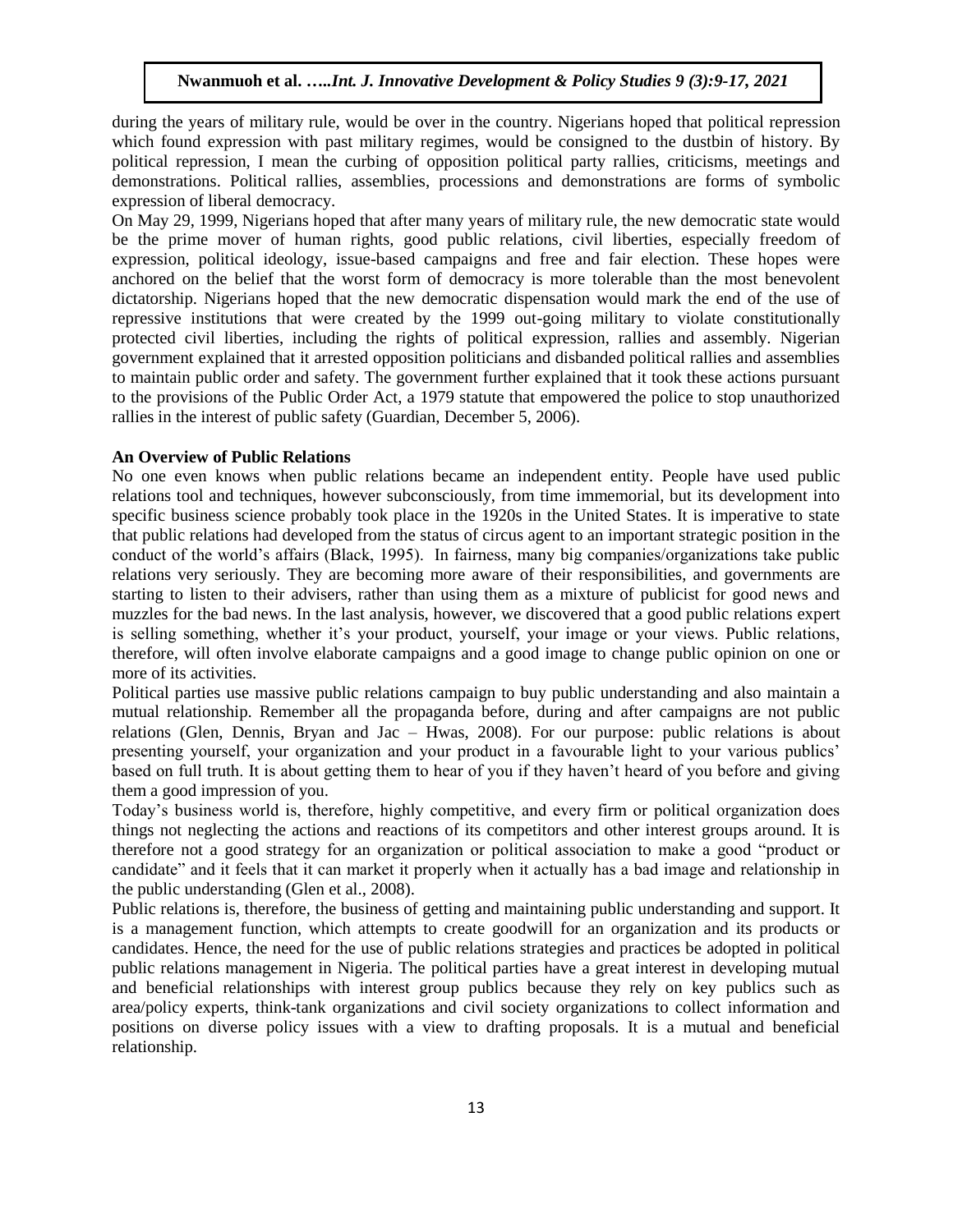Finally, the importance of political public relations in the political sphere of Nigeria cannot be overemphasized. It is highly imperative for the overall success of any political party that wishes to win an election or maintain political leadership in Nigeria.

## **Political Public Relations In Nigerian Modern Democracy: Influence Of Image, Campaign And Competitive Advantage In Politics**

The 2019 general elections have once again brought to the front burner the craving for efficient public relations by Nigerian politicians to carry out their communication services in the country. Political parties in Nigeria recognize the importance of image, branding, campaign and political competitive advantage in their quest to seize political power. According to Tunde Faleye (2015), political parties in Nigeria go as far as hiring foreign public relations firms to help them sell their candidates to the electorates. During the 2015 and 2019 elections in Nigeria, politicians and their political parties failed again to engage any indigenous PR firm, sending the wrong signal that the government's campaign on local content policy is just a mere lip-service initiative.

He further stated that over the years, the Image Management and Public Relations sub-sector of the integrated marketing communication industry has been experiencing low patronage by politicians during electioneering. 2019 is not different. Save for few individuals (not PR firm) who are in charge of communication services of Sanwo-Olu, gubernatorial candidate of All Progressives Congress (APC) in Lagos, many of the image Management and PR firms have the same old song to sing. This continual neglect of the nation's PR professionals by the politicians has made practitioners frown at the attitude of Nigerian political parties for contracting foreign lobbyists. Politicians and political parties stand to gain a lot when they engage image managers and PR consultants to be in charge of their communication materials.

### **Public Relations and the Nigerian Perspective**

An issue that is given attention at the introductory stage of the public relations course at the beginner is the "Comparative Analysis of Public Relations, Marketing, Advertising and Propaganda." Interestingly, PR seems to be the only discipline that vigorously embarks on "sensitization" by defining itself, essentially by what it is not. These misconceptions, according to Ajala (2005:36), "occur because public relations practitioners perform various functions. While some work in the area of product publicity, others are fundraisers, while some others are political specialists who decide what their candidate will say or do".

Lastly, again, based on the misrepresentation of what PR really is, it has been referred to differently as Spin, Publicity, Gin and Tonic, Hype, Propaganda, etc. This maze of confusion as to exactly what PR is or what PR people do has increasingly undermined the strategic relevance of the profession in the Nigerian political system.

In conclusion, this study analyzed the effect of political public relations during Nigerian elections from the transition from military to constitutional democracy (May 29, 1999, to May 21, 2019).

Public relations as a management function that creates mutual understanding between an organization and the public is too critical to be ignored by political parties in the current political process in Nigeria, and it found that during the election, political parties do not engage Nigeria PR expert in their campaign strategies rather employ foreign PR experts. It also found that by political parties campaign lacks ideology and political will, and the public was fed with propaganda. It was further found that opposition parties were intimidated, arrested and detained by the security agencies during rallies. There were no level playing grounds for a free, fair and credible election. To this end, the paper proffers the following recommendations for the positive consideration of political parties in Nigeria, with a view to improving political image, campaigns and competitive advantage. Therefore, the Nigerian Institute of Public Relations (NIPR) should combine with the vociferous, vocal and vigorous Nigerian press to help combat political intimidation and the tendency of the political party in power to violate constitutionally protected relations practitioners.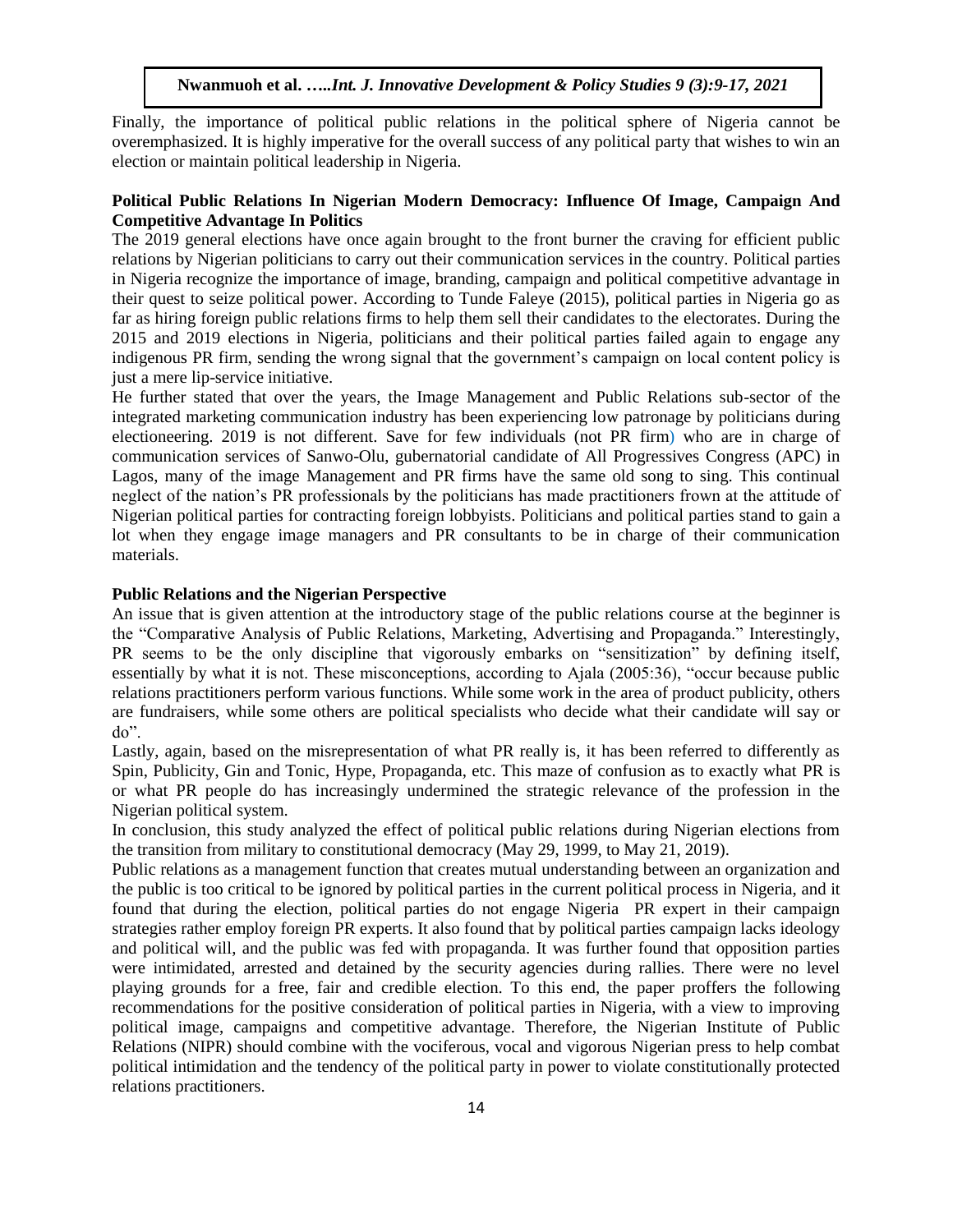## **CONCLUSION**

This study analyzed the effect of political public relations driving Nigeria election from 1999 transition to constitutional democracy (May 29, 1999 – May 29, 2019). It found that during the period, political parties in Nigeria does not engage Nigeria public relations practitioners in their campaign strategies.

Public relations as a management function that creates mutual understanding between an organization and the public is too critical to be ignored by political parties in the current political process in Nigeria. It also found that political parties' campaign lacks ideology and political will and the public were fed with propaganda. It was further found that opposition parties were intimated, arrested and detained by the security agencies during political rallies. There were no level playing grounds for a free, fair and credible election. To this end, the paper profers the following recommendations for the positive consideration of political parties in Nigeria, with a view to improving political image, campaign and competitive advantage. Therefore, Nigeria institute public relations (NIPR) should combine with the vociferous, vocal and vigorous Nigeria press to help combat political intimidation and the tendency of the political party in power to violate constitutionally protected public relations practitioners.

#### **RECOMMENDATIONS**

- The public relations arm of political parties should make monthly public relations announcements aimed at educating the public on their rights, electoral laws and duties, before, during and after the election, as well as new programmes and ideologies of the parties.
- Furthermore, the government should set up a panel to investigate political abuses and other forms of human rights violations in Nigeria.
- There should be a level playing ground for all the political parties to ensure the confidence of the people.
- There is the need, therefore, for political public relations in Nigeria to redefine itself by refocusing communication radar on its democratic/civil responsibilities, which includes disseminating to the people in the rural areas, based on political information required in an allinclusive democratic process
- The importance of political public relations cannot be over-emphasized. Therefore, public relations practitioners should be vociferous, vocal and vigorous in Nigeria media to help improve political campaign based on issues and ideology by the political parties
- Political parties should constitute an effective committee to monitor and evaluate the result of their public relations activities
- Also, the Nigerian Institute of Public relations should monitor the activities of these public relations practitioners to ensure that they abide by the ethical conduct of public relations practice.
- Political parties in Nigeria should also employ the services of indigenous public relations firms instead of hiring foreign PR firms who are not conversant with the local terrain, culture and Nigeria political behaviour.

### **REFERENCES**

- Ajala, V.O (2005). Public relations: in search of professional excellence (Revised Second Edition) Ibadan: Maybest Publications
- Allen, J.I, 7& Post, D.J (2004) Source valence in assessing candidate image in a local election. Communication Research Reports, 21(2), 174 -187
- Alvarez, R. M & Shankster, A (2006) Studying statewide political campaigns. In H.E Brady & R. Johnson (Eds), Capturing campaign effects (pp. 307 – 335). Ann Arbor: The University of Michigan Press
- Ansolabehere, S, Iyengar, S, Simon A & Valentino, N (1994) Does attack advertising demobilize the electorate? The American Political Science Review, 88, 829 – 838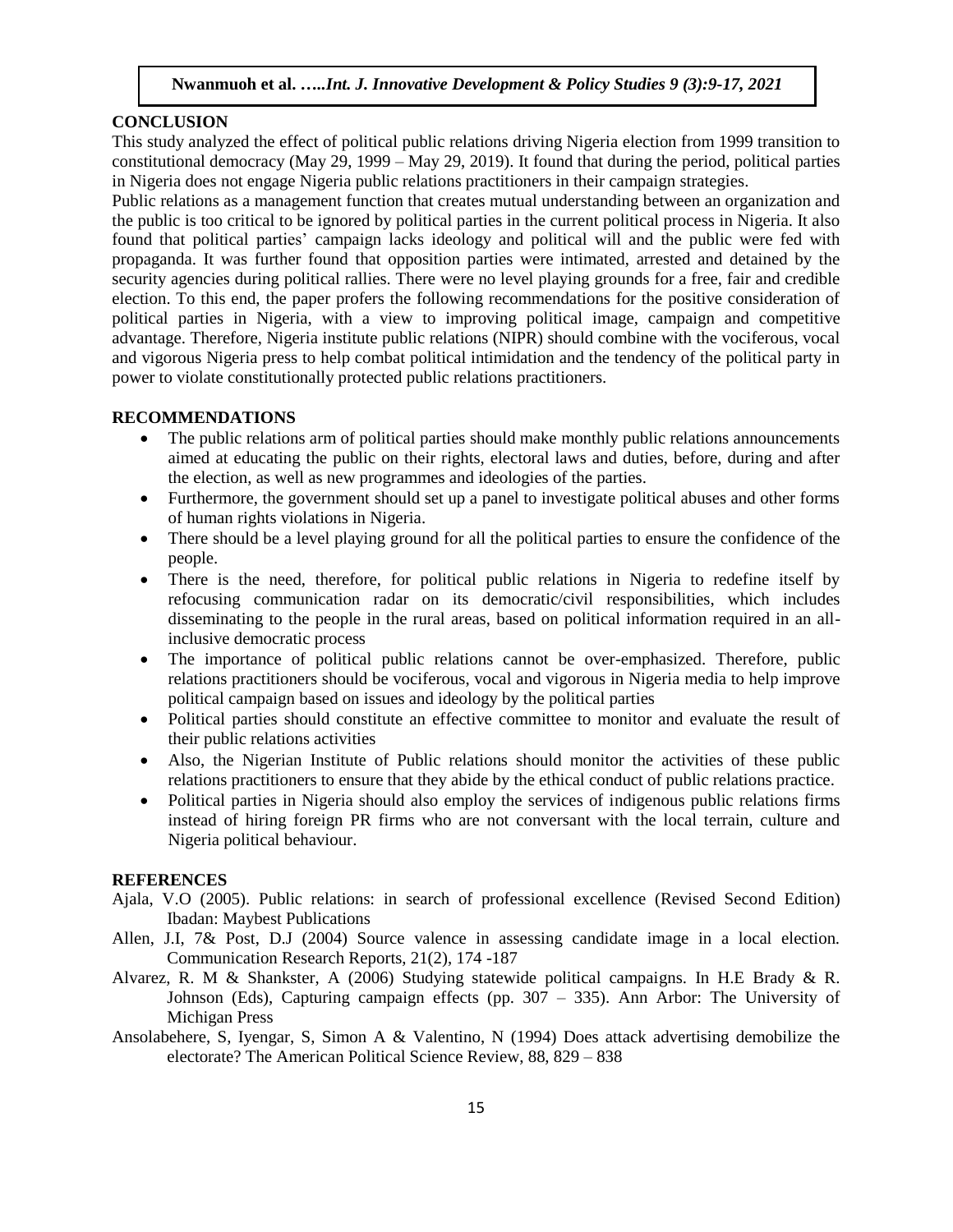- Ansolabehere, S. Iyenger, S & Simon, A (1999) Replicating experiments using aggregate and survey data: The case of negative advertising and turnout. American Political Science Review, 93(4), 901-910
- Balmer, J.M.T & Greyser, S.A (2003) Revealing the corporation: Perspectives on identity, image, reputation, corporate branding and corporate-level marketing, London: Routledge
- Balmer, J.M.T (1998) Corporate identity and the advent of corporate marketing. Journal of Marketing Management, 14 (8) 963-996
- Balmer, J.M.T (2005) Corporate Brands: A strategic management perspective. Working Paper Series, 05/43, pp. 2-22
- Basedeo, D.K, Smith, K.G, Grimm, C.M, Rindova, V. & Derfus, P. (2006) The impact of market actions of firm reputation, Strategic Management Journal, 27, 1205 -1219
- Bensiali, A.K. (2011) How to measure and manage corporate reputation
- Bernstein, D. (2008). Corporate image and reality: A critique of corporate communication. East Bourne: Holt Rinehart and Winston Ltd
- Black, S (1995) The practice of public relations. Marketing Series: Professional Development?
- Brians, C.L & Wattenberg, M.P (1996) Campaign issue knowledge and salience: comparing reception from Tv commercials, Tv news and newspapers. American Journal of Political Science, 40(1) 172- 193
- Burke, R.J. (2011). Corporate Reputations: Development, Maintenance, Change and Repair. In: Burke, R, Martin, G & Cooper, C.L. (eds) Corporate reputation: managing opportunities and threats. London: Ashgate Publishing
- Coleman, J.S (1958). Nigeria background to nationalism, Berkeley: University of California Press
- Cutlip, S.M. (1976). Public relations in the government. Public Relations Review 2(2), pp 5-28
- Dens. N, De Pelsmacker, P. & Janssens, W (2008) Exploring consumer reactions to incongruent mild disgust appeals. Journal of Marketing Communications. 14(4), 249-269
- Edell, J.A & Burk, M.C (1987). The power of feelings in understanding advertising effects. Journal of Consumer Research 14, 421-433
- Faleye (2019, March 8). 2019 General Elections: Between politicians, public relations experts and the way forward. Retrieved from https//:brandcom.ng/2019/10/201/ - general-elections-betweenpoliticians-or-experts-and –the-way-forward
- Fan, Y. (2006). Nation branding: what is it being branded? Journal of Vocation Marketing, 12(1) 5 -14
- Finkel, S. E & Geer, J.G (1998) A spot check: casting doubt on the demobilizing effect of attack advertising. American Journal of Political Science, 42(20), 573- 595
- Freedman, P. & g Goldstein, K. (1999) Measuring media exposure and the effect negative campaign ads. American Journal of Political Science 43(4), 1189 – 1208
- Gardner, M.P (1985). Does attitude toward the ad effect brand attitude under a brand evaluation set? Journal of Marketing Research, 22, 192 – 198
- Garramone, G.M, Akin, C.K, Pinkleton, B.E, & Cole, R.T. (1990) Effects of negative advertising on the political process. Journal of Broadcasting and Electronic Media. 34, 299-311
- Garramone, G.M. (1984). Voter responses to negative political ads. Journalism Quarterly, 6192). 250-259
- Geer, J, & Lau, R.R (2006) Filling in the blanks: A new method for estimating campaign effects. British Journal of Political Science, 36, 269-290
- Glen T.C, Dennis L.W, Bryant H.R & Jacv-Hwa. S, (2008) Public relations today. Managing competition and conflict: Pearson Education, Inc Boston New York.
- Goldstein, K, & Freedman, P (2002) Campaign advertising and voter turnout: New evidence for a stimulation effect. The Journal of Politics, 64 (3). 134-155
- Gotsi, M, & Wilson, A.M (2001). Corporate reputation: seeking a definition. Corporate Communications: An International Journal, 691), 24-30
- Gregory, A (2006) A development framework for government communicators. Journal of Communication Management, 10(2), pp 197-210